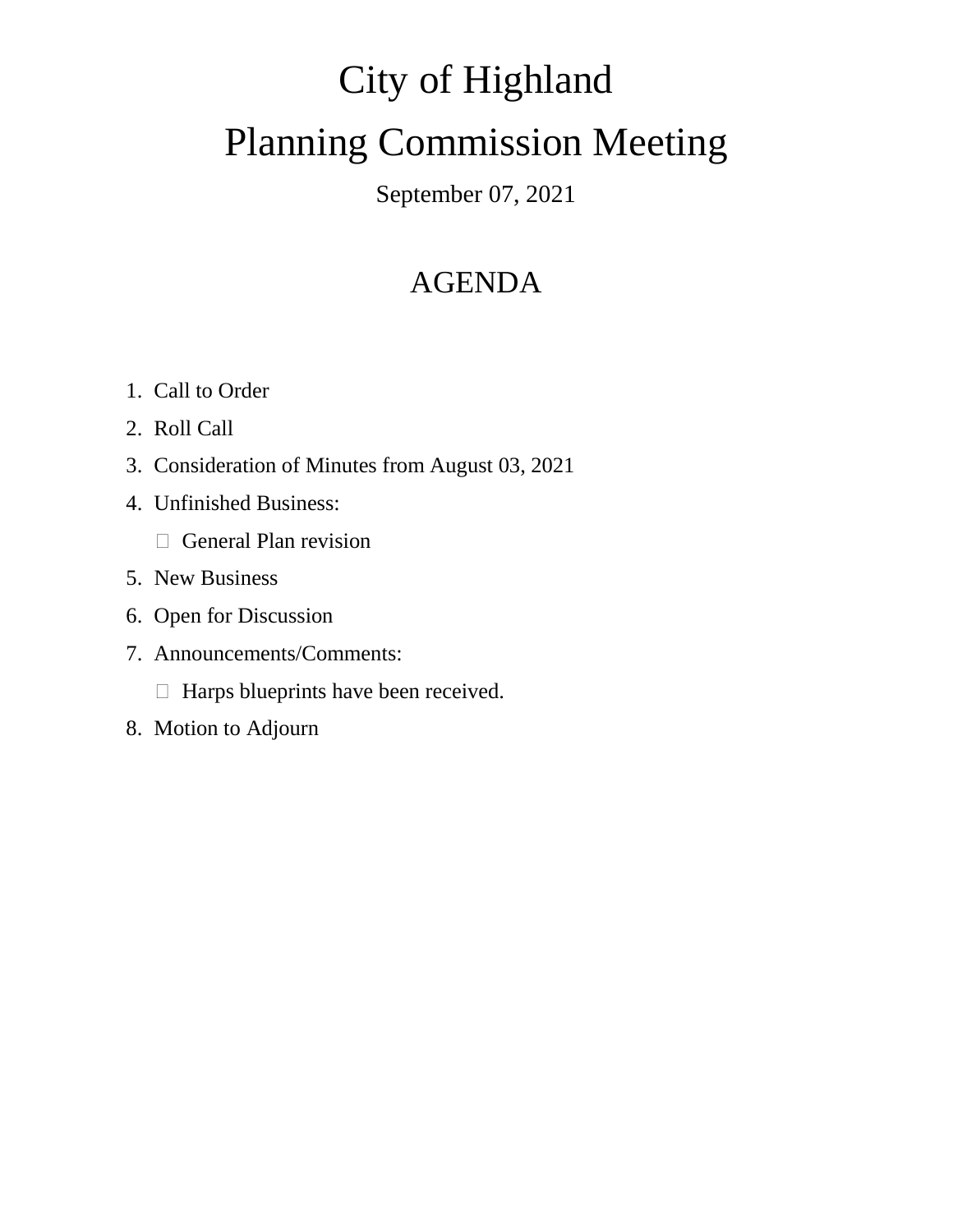#### **CITY OF HIGHLAND PLANNING COMMISSION MEETING August 03, 2021**

 The regular meeting of the Planning and Zoning Commission for Tuesday, August 03, 2021, was called to order at 5:38 pm by Chairperson Kenneth Massey. During roll call the following Commissioners answered to their names: Roy Johnson, Larry Allen, and Ryan Lamb. Also present was Clerk Edith Elliott. Absent were Tim Evans, Jeff Kamps, and Michael Burton.

#### **Consideration of June 01, 2021, Minutes:**

 Chairperson Massey asked for approval of the June 01, 2021, minutes. Commissioner Allen made a motion to accept the minutes, which was seconded by Commissioner Johnson. Minutes were passed and accepted with a roll call vote as follows: Johnson: Y/ Allen: Y/ Lamb: Y

**Absent:** Burton/Kamps/Evans

Votes to accept and approve: **3 Yea's, 0 Nay's, 3 Absent**

#### **Code Enforcement Officer's Report:**

#### **Old Business**

 The old business presented to committee involved reviewing and restructuring the General Plan. Commissioner Allen put forward his plan for the street section of the Subdivision Development as follows:

6.07.04

13. All streets must be a minimum of thirty feet (30') wide, paved with six inches (6") of compacted gravel and soil mortar uniformly well graded from coarse to fine. The surface grade shall consist of two inches (2") after rolled of hot mix or one course of concrete.

After hearing Commissioner Allen's proposal, the commissioners discussed and offered suggestions. The commissioners decided to change the minimum road width of thirty feet (30') to twenty-five feet (25') and surface grade shall consist of four inches (4") of hot mix not two (2). Commissioner Allen made motion to present this to the city council, seconded by Commissioner Lamb. On roll call vote: Allen: Y/ Lamb: Y/ Johnson: Y/ **Absent:** Burton/Kamps/Evans

Votes to accept and approve presenting to council: **3 Yea's, 0 Nay's, 3 Absent**

#### **New Business**

As there was not any new business brought forward, the commission moved on to open discussion.

#### **Discussion**

 Chairperson Massey requested Code Enforcement Officer Myers speak with the owner of Highland Food Mart. The direction of the light on Alma and Highway 62-412 creates a danger to persons traveling on Alma towards the highway in the evening. Also, there is concern regarding who is responsible for naming new streets. Chairperson Massey confirmed a developer provides names which the city council will approve or deny, then the city will deliver approved names to the county. The General Plan is still currently under revision for changes and additions to the subdivision sections.

#### **Announcements:**

#### **Attachment:**

Commissioner Allen's submitted proposal of Subdivision Development Street Section